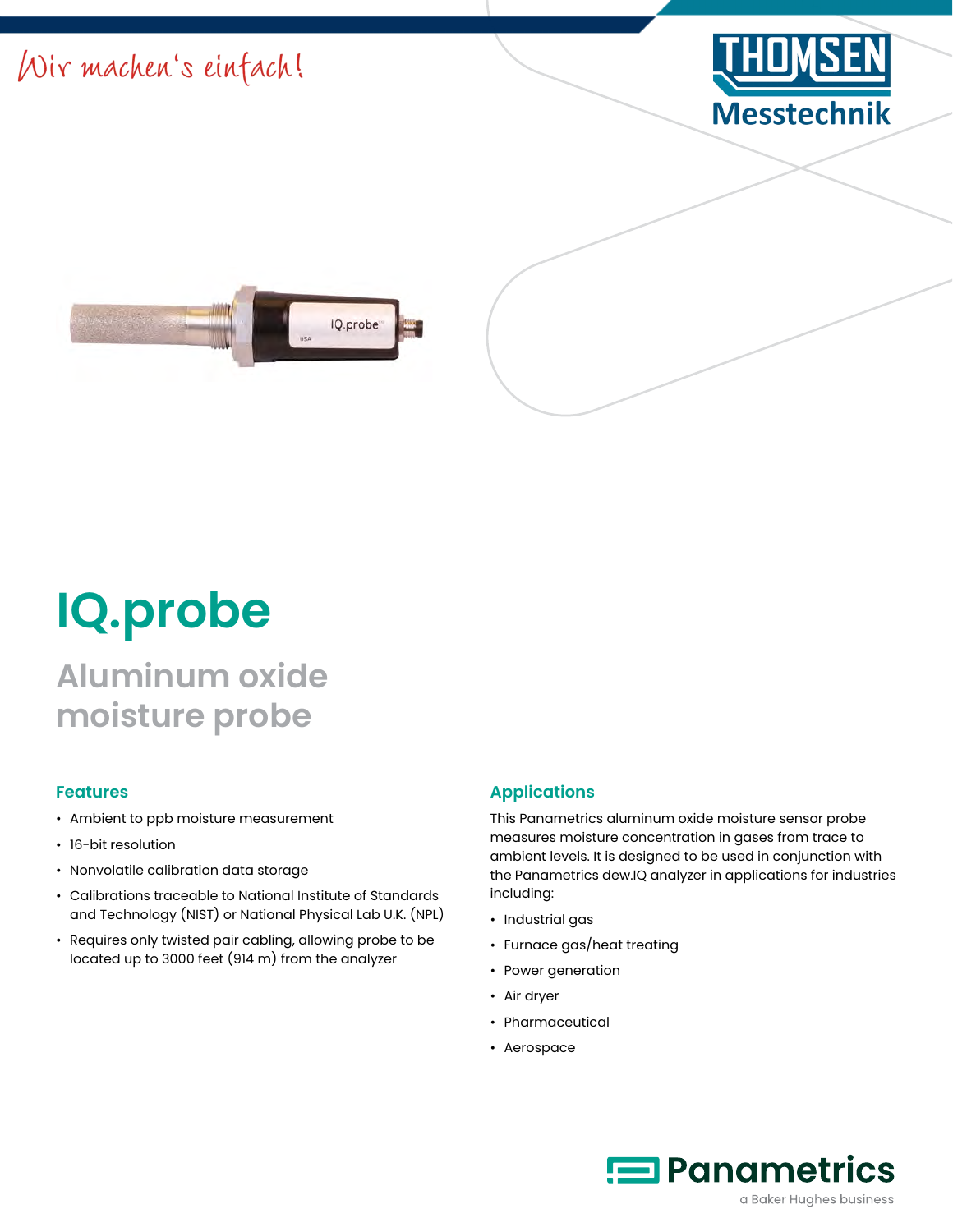

#### **Panametrics hygrometer systems and moisture probes**

Panametrics aluminum oxide moisture probes have set the standard of performance and value in industrial moisture measurement for more than 60 years.

The IQ.probe is coupled to the Panametrics dew.IQ hygrometers by an interconnecting cable. Ease of use, wide measurement range and rigorous calibration standards make these systems the preferred choice for industrial moisture measurement worldwide.



#### **Intelligence simplified**

The real power of the IQ.probe comes from an electronics module that is attached to the moisture sensor probe. The 16-bit resolution allows it to detect parts per billion changes in moisture concentration. The electronics are selfcalibrating ensuring long-term stability.

Sensor calibration data is stored in a nonvolatile EEPROM, so data entry to the dew.IQ is automatic.

#### **Calibrations traceable to NIST or NPL**

The aluminum oxide sensor is individually calibrated in one of the world's most advanced moisture calibration facilities. Developed over several decades, this facility generates precisely known moisture concentrations, traceable to national standards.

Data is gathered and stored by a dedicated computer system. Calibrations are repeated over a period of many months to ensure the stability of each individual moisture probe. Only those probes that meet Panametrics demanding specifications for accuracy and stability are shipped to customers.

#### **Installation flexibility**

The IQ.probe is designed to be located at the process, exactly where the measurement is needed. The sensor can withstand process temperature excursions up to 70°C and process pressures from vacuum up to 5000 psig (345 bar). No minimum flow rate is required. The probe can be located up to 3000 feet (0.9 km) from the analyzer, connected by inexpensive, unshielded, twisted-pair cable (AWG 22). As a result, the probe can be placed in the ideal location, without the cost, delays and installation problems associated with special cabling.

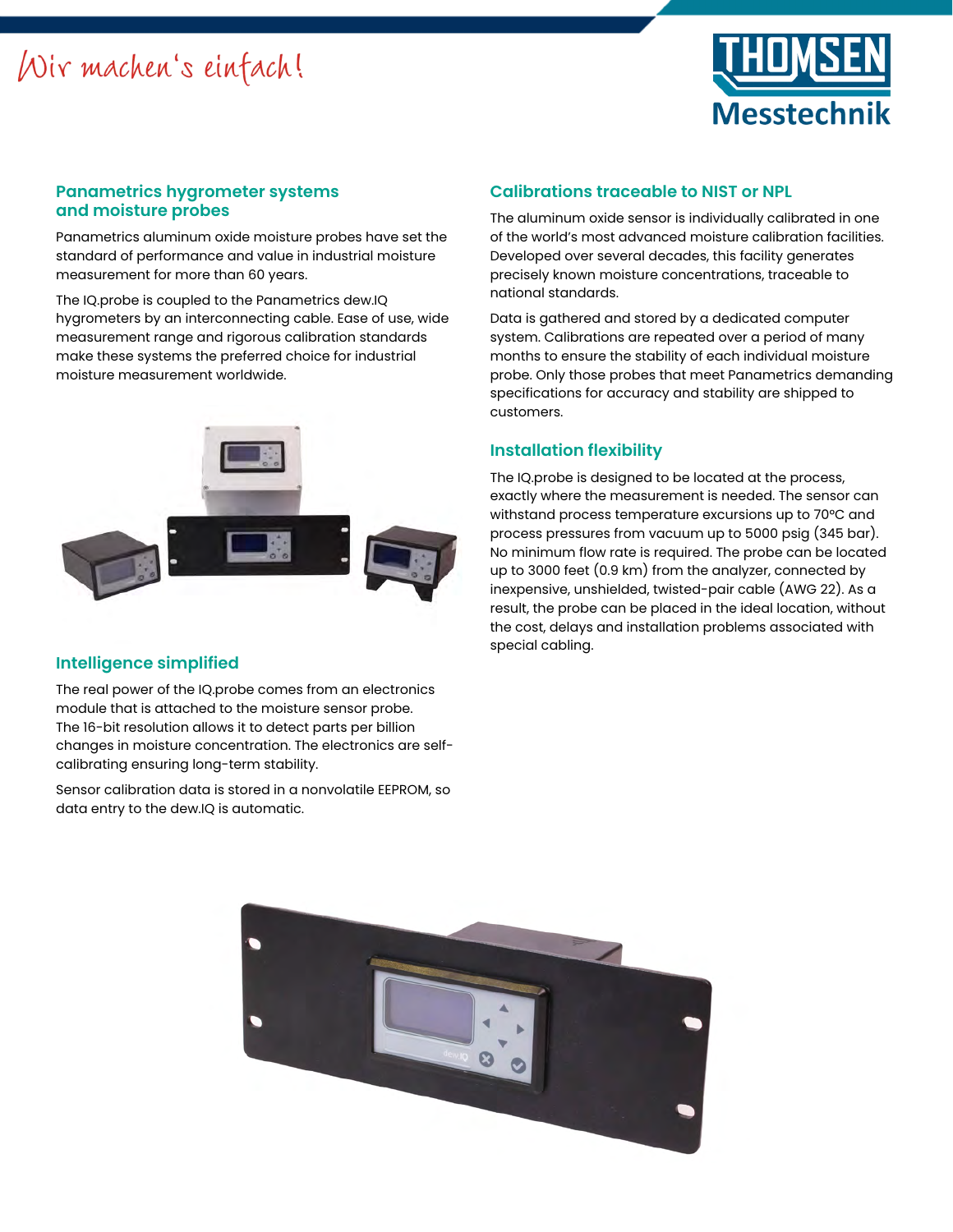

### **IQ.probe specifications**

#### **European compliance**

Complies with EMC directive 2004/108/EC and PED 97/23/EC for EN <25

#### **Type**

Aluminum oxide moisture sensor

#### **Calibration**

Each sensor is individually computer calibrated against known moisture concentrations, traceable to NIST or NPL.

#### **Overall range capability**

–110° to 60°C (–166° to 140°F)

#### **Available range options**

- Standard: -80° to 20°C (-112 to 68°F) with data to -110°C  $(-166°F)$
- Ultra-low: -110° to -50°C (-166 to -58°F)
- High range data: -80° to 60°C (-112 to 140°F)

#### **Calibrated accuracy at 25°C (77°F)**

#### • ±3.6°F (±2°C) above -148°F (-100°C)

• ±5.4°F (±3°C) below -148°F (-100°C)

#### **Repeatability**

- ±0.4°F (±0.2°C) above -148°F (-100°C)
- ±5.4°F (±3°C) below -148°F (-100°C)

#### **Temperature**

- Sensor operating temperature (process environment): –166° to 158°F (–110° to 70°C)
- Operating temperature for IQ.probe electronics module: 32° to 140°F (0° to 60°C)
- Storage temperature: 32° to 140°F (0° to 60°C)

#### **Operating pressure**

5 μHg to 5000 psig (345 bar)

#### **Flow range**

- Gases: Static to 10,000 cm/s linear velocity at 1 atm
- Liquids: Static to 10 cm/s linear velocity at density of 1 g/cc

#### **IQ.probe/dew.IQ separation**

3000 feet (900 m) maximum recommended length (consult factory for longer distances) using unshielded, twisted pair, AWG 22 cable